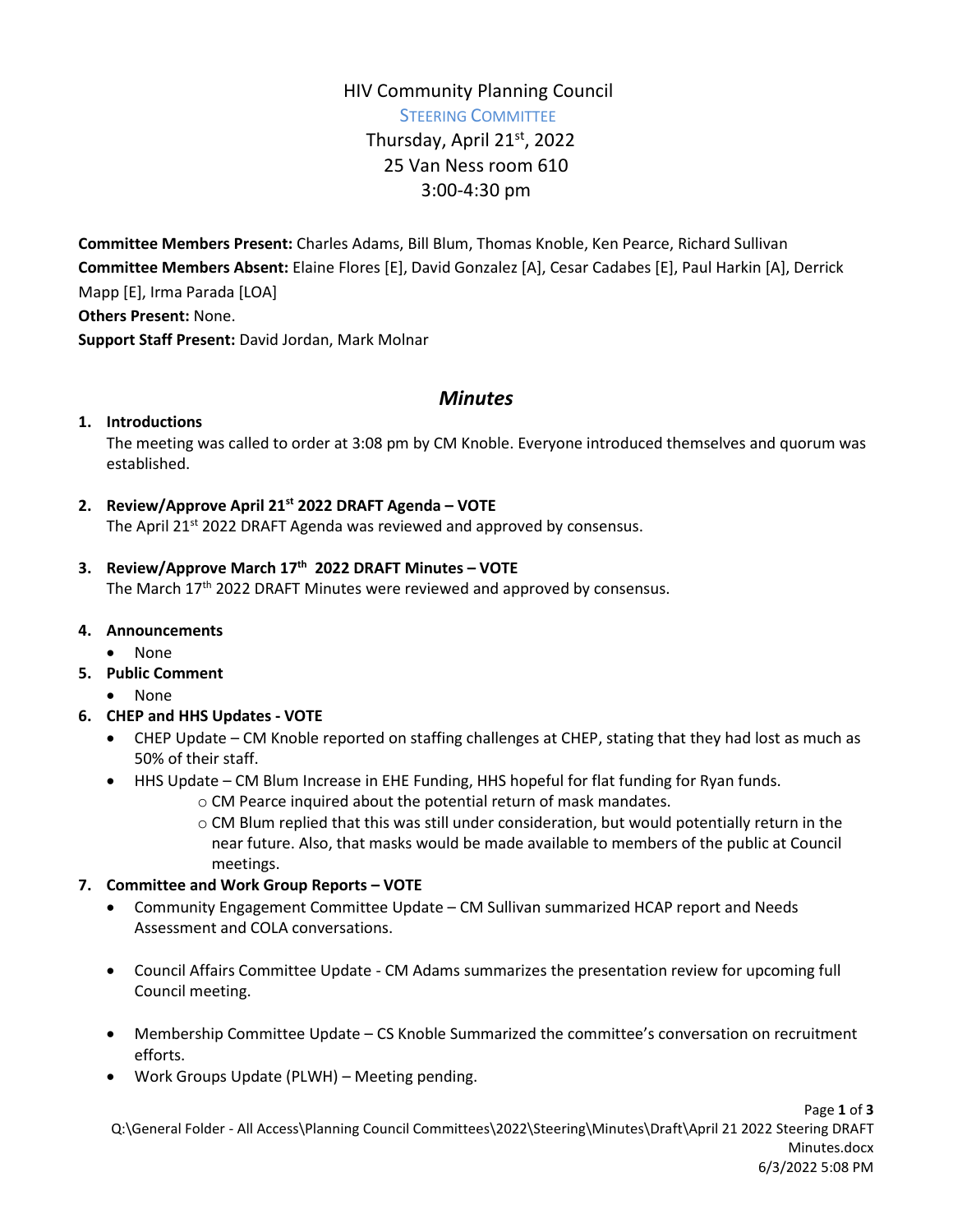#### **8. Meeting Evaluation**

- Committee reviewed March full Council meeting's Evaluation.
- **9. Full Council Agenda**
	- CS Molnar reviewed the Full Council agenda for April 25<sup>th</sup>.

## **10. Next Meeting Dates & Agenda Items**

*The date of the next Steering Committee meeting is scheduled for May 19th 2022 from 3:00-4:30 pm at 25 Van Ness.*

### **11. Adjournment**

• The meeting was adjourned by CM Knoble.

# **Steering Committee HIV Community Planning Council** Roll Call: **P**=Present; **A**=Absent; **E**=Excused; **L**=Leave of Absence Votes: Votes: **Y=**Yes; **N**=No; **B**=Abstain; **R**=Recused (deduct from quorum)

| Date: April 21, 2022                                                             | [roll]     | $[1]$ | $[2]$ | $[3]$ | $[4]$ | $[5]$ | [6] | $[7]$ | [8] |
|----------------------------------------------------------------------------------|------------|-------|-------|-------|-------|-------|-----|-------|-----|
| Chuck Adams (CA)<br>1.                                                           | P          |       |       |       |       |       |     |       |     |
| Cesar Cadabes (Membership)<br>2.                                                 | E          |       |       |       |       |       |     |       |     |
| Elaine Flores (Membership)<br>3.                                                 | E          |       |       |       |       |       |     |       |     |
| David Gonzalez (CA) (At-<br>4.<br>Large)                                         | A          |       |       |       |       |       |     |       |     |
| Kevin Hutchcroft(Council Co-<br>5.<br>Chair)/Thomas Knoble<br>(Council Co-Chair) | P          |       |       |       |       |       |     |       |     |
| Paul Harkin (At-Large)<br>6.                                                     | A          |       |       |       |       |       |     |       |     |
| Derrick Mapp (CE)<br>7.                                                          | E          |       |       |       |       |       |     |       |     |
| Irma Parada (Council Co-<br>8.<br>Chair)                                         | <b>LOA</b> |       |       |       |       |       |     |       |     |
| Ken Pearce (At-Large)<br>9.                                                      | P          |       |       |       |       |       |     |       |     |
| 10. Richard Sullivan (CE)                                                        | P          |       |       |       |       |       |     |       |     |
|                                                                                  |            |       |       |       |       |       |     |       |     |
| Ayes                                                                             |            |       |       |       |       |       |     |       |     |
| Nayes                                                                            |            |       |       |       |       |       |     |       |     |